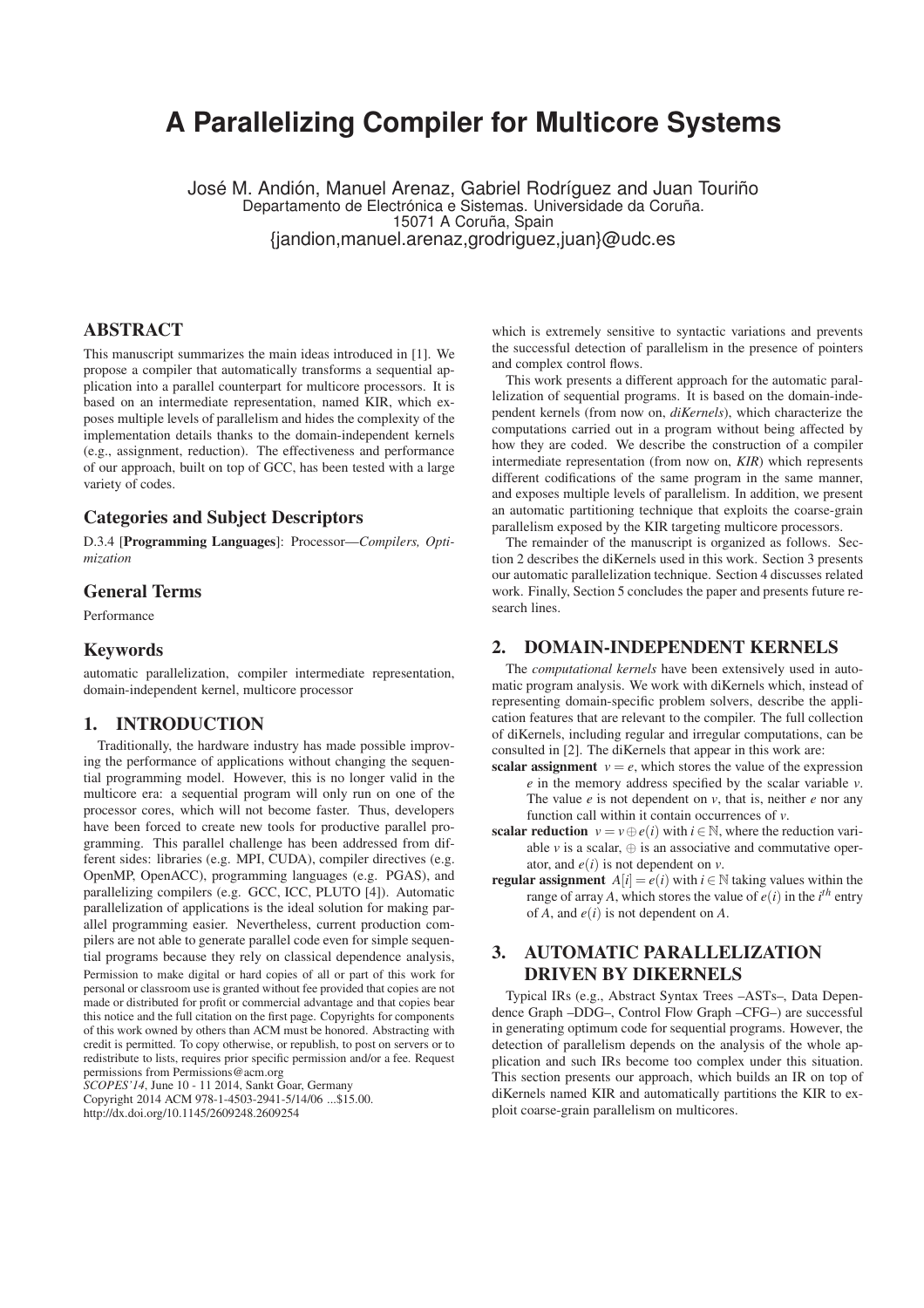1 **for** (i = 0; i < n; i++) { 2 t = 0; 3 **for** (j = 0; j < m; j++) { 4 t = t + A[i][j] \* x[j]; 5 } 6 y[i] = t; 7 }

Figure 1: Source code of the matrix-vector multiplication.



Figure 2: Standard statement-based IR of Fig. 1.

### 3.1 KIR: A diKernel-based IR

Consider the code of the matrix-vector multiplication shown in Fig. 1. Each iteration  $i$  of  $for_i$  computes the dot product between the  $i^{th}$  row of matrix *A* and vector *x* (see lines 2–5), and stores the result in the *i th* position of vector *y* (line 6). An excerpt of a typical IR, where ASTs represent source code statements, is depicted in Fig. 2. ASTs are grouped into basic blocks (*BB*, dashed boxes) with precedence relationships (dashed edges) to build the CFG. Each loop (for instance, *for<sub>i</sub>*) is represented by preheader (initializes the loop index, *BB*0), header (checks the loop exit condition, *BB*5), and latch (increments the loop index, *BB*4). Figure 2 also shows the data dependences between statements (solid edges) of the DDG.

The KIR is built on three steps: first, diKernels and their relationships (Def. 1–2); second, the identification of flow dependences (Def. 3–4); and third, the hierarchy of execution scopes (Def. 5–7).

*Definition* 1. A **diKernel** is a directed graph  $K = (N, E)$  where *E* is the set of edges of a strongly connected component (SCC) of the DDG, and *N* is the set of ASTs such that each AST  $x_i \in N$ fulfills two conditions: first,  $x_i$  is an assignment statement (thus, it is not a flow-of-control statement –e.g. branch, return, break–); and second, there exist edges  $x_i \rightarrow x_j$  or  $x_j \rightarrow x_i$  in *E* for some  $x_j \in N$ . The term  $K \le x_1 \dots x_n$  denotes the ASTs  $x_1 \dots x_n$  that belong to *N*.

*Definition* 2*.* Let  $SCC<sub>x</sub>$  and  $SCC<sub>y</sub>$  be two strongly connected components of the DDG associated with diKernels  $K \leq x_1 \ldots x_n$  and



Figure 3: Steps 1 and 2 of the construction of the KIR of the matrix-vector multiplication: diKernel-level data dependences  $(\rightarrow)$ and diKernel-level flow dependences (➡).



Figure 4: Step 3 of the construction of the KIR of the matrix-vector multiplication: hierarchy of execution scopes.

 $K < y_1 \ldots y_m$ , respectively. A **diKernel-level data dependence** is an edge  $x_i \rightarrow y_j$  of the DDG such that  $SCC_x \neq SCC_y$ , with  $x_i \in$  ${x_1 \dots x_n}$  and  $y_j \in {y_1 \dots y_m}$ . The term  $K_x \to K_y$  denotes that DDG edge which crosses diKernel boundaries.

The diKernel-level data dependence graph (see Fig. 3) is built from the IR of Fig. 2 as follows. Flow-of-control statements are ignored: both the branch statements of *BB*3 (if(j<m)) and *BB*5 (if(i<n)). Two diKernels capture the computation of the  $for<sub>i</sub>$ index *i* (Fig. 1, line 1): the initialization in  $K \langle i_{BB0} \rangle$  (the term  $i_{BB0}$  denotes the statement  $i=0$  of the basic block *BB*0 in Fig. 2); and the update in  $K \le i_{BB4}$ . In the same way,  $K \le j_{BB1}$  and  $K \leq j_{BB2}$  represent the computations over index *j*. The value of the dot product is stored in *t*:  $K < t_{BB1}$  initializes this temporary variable at the beginning of each  $for<sub>i</sub>$  iteration (Fig. 1, line 2); and  $K < t_{BB2}$  updates its value throughout the execution of *for*<sup>*j*</sup> (Fig. 1, line 4). Finally,  $K < y_{BB4}$  captures the storage of the dot product value in the output array *y*. Regarding DDG edges, the incoming edges of branch statements are ignored (see edges with label (1) in Fig. 2); the edges whose source and target statements belong to the same diKernel are subsumed in the diKernel (see edges with label (2)); and the edges that cross diKernel boundaries are exposed as diKernel-level data dependences in Fig. 3 (see non-labeled forward and backward edges in Fig. 2).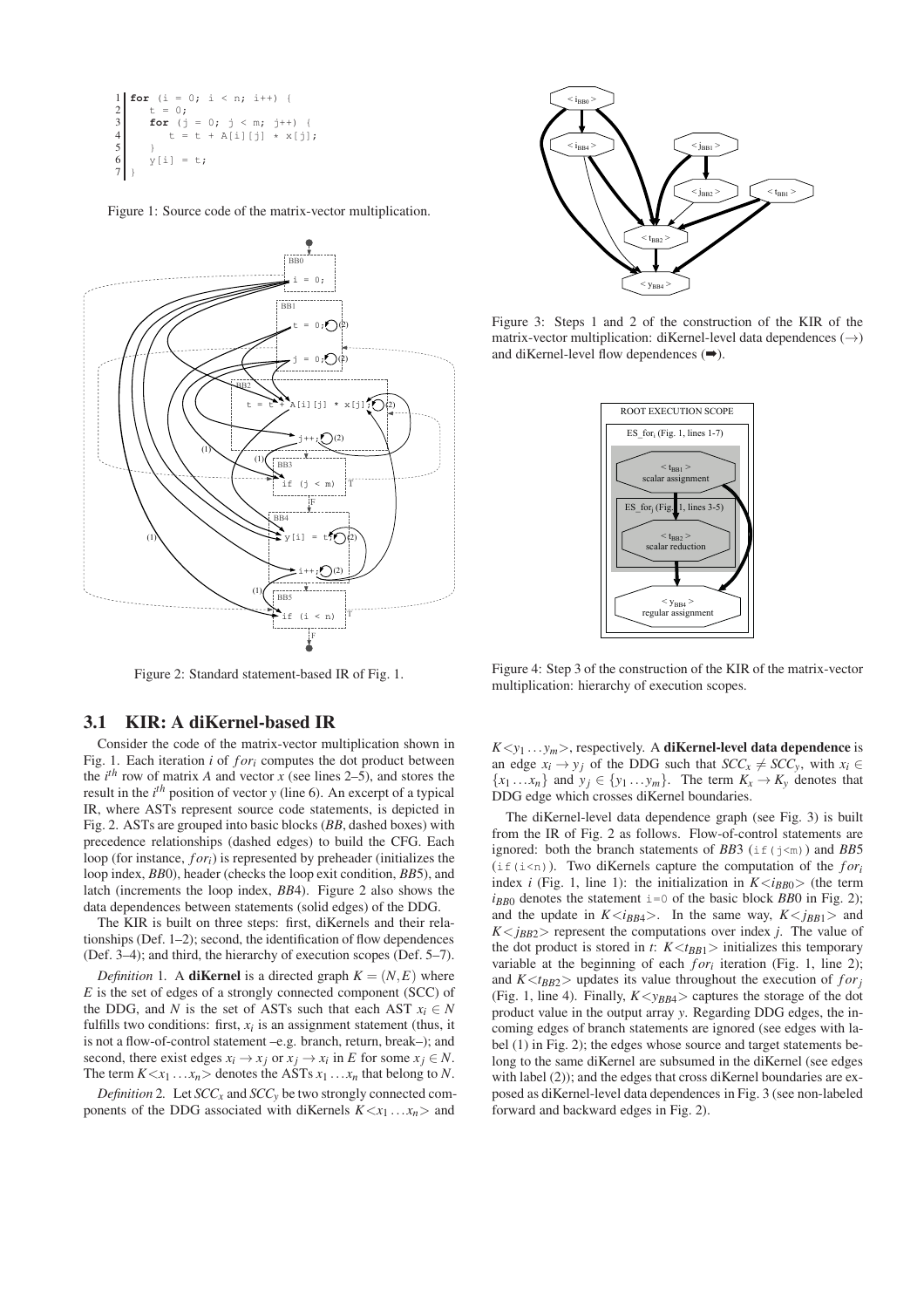The second step is to determine flow dependences between diKernels to reflect the order in which they are executed.

*Definition* 3. Let  $x_i$  and  $x_j$  be ASTs that represent statements of a program. We say there is a statement-level dominance relationship in the following situations:

- Assume that  $x_i$  and  $x_j$  belong to the same basic block *BB*. If  $x_i$  precedes  $x_j$  within *BB*, then  $x_i$  dominates  $x_j$ .
- Assume that  $x_i$  and  $x_j$  belong to basic blocks *BBi* and *BBj*. If *BBi* dominates *BB j* or *BBi* belongs to the body of a loop whose header *BBh* dominates *BBj*, then  $x_i$  dominates  $x_j$ .

*Definition* 4. Let  $K_x$  and  $K_y$  be diKernels connected by a diKernel-level data dependence  $K \langle x_1 \dots x_n \rangle \rightarrow K \langle y_1 \dots y_m \rangle$ . We say there is a **diKernel-level flow dependence**,  $K_x \rightarrow K_y$ , if it holds that statement *x*<sup>*i*</sup> dominates statement *y*<sup>*j*</sup> and DEF(*x*, *x*<sub>*i*</sub>)  $\supseteq$  USE(*x*, *y*<sub>*j*</sub>); where  $x_i \rightarrow y_j$  is the edge of the DDG associated with  $K \leq x_1 \dots x_n$  $\rightarrow$ *K*<*y*<sub>1</sub> ... *y*<sub>*m*</sub>>, and DEF(*x*, *x<sub>i</sub>*)/USE(*x*, *y<sub>j</sub>*) is the range of values of *x* produced/used throughout the execution of statement  $x_i/y_j$ .

The diKernel-level flow dependences have been highlighted in the graph of Fig. 3.  $K \langle i_{BB0} \rangle \rightarrow K \langle i_{BB4} \rangle$  captures the flow between the initialization of *i* in the preheader of  $for_i$  (*BB*0) and its update in the corresponding latch (*BB*4). The two conditions hold as follows: first, the statement  $i_{BB0}$  dominates the statement  $i_{BB4}$ because *BB*0 dominates *BB*4; and second, *i* is a scalar variable, thus  $DEF(i, i_{BB0}) = \text{USE}(i, i_{BB4}) = \{i\}$ . Our approach handles pointers in the diKernel recognition [2], which applies array recovery techniques similar to [6]. Examples of range-based analysis of nonscalar variables (both for arrays and pointers) can be found in [1].

The third step is to build the hierarchy of execution scopes to expose the computational stages of the program to the compiler.

*Definition* 5*.* Assume that a program is represented by a hierarchy of regions. An execution scope is a loop region  $R_L$  such that there exists a perfectly nested loop  $L, L_1, \ldots, L_n$ , being  $L$  the outermost loop.

*Definition* 6*.* The hierarchy of execution scopes is a tree whose set of nodes are the execution scopes of the program. The root node is a special execution scope that represents the program as a whole. The children of a node are built as follows. Let *RL* be an execution scope, *L* its outermost loop, and *Lparent* the parent loop of *L*. If  $L_{parent}$  does not exist, then  $R_L$  is set as child of the root execution scope. Otherwise, *RL* is set as child of *Rparent*, where *Rparent* is the execution scope of *Lparent*.

*Definition* 7. Let  $x_1 \ldots x_n$  be the ASTs of a diKernel  $K \leq x_1 \ldots x_n$ >. Let  $L_1, \ldots, L_n$  be the innermost loops that contain  $x_1, \ldots, x_n$ , respectively. We say that  $K < x_1 \ldots x_n$  belongs to the execution scope  $R_L$  if and only if  $R_L$  is the execution scope of the innermost common loop for  $L_1, \ldots, L_n$ . By construction, if  $x_1$  is the index of a loop *L*, and  $K \langle x_1 \rangle$  is the diKernel that initializes this loop index, then  $K \leq x_1$  belongs to  $R_L$ .

The hierarchy of execution scopes of the matrix-vector multiplication is depicted in Fig. 4. The two loops  $for_i$  and  $for_j$  (see Fig. 1) are not perfectly nested. Thus, the execution scope of loop *f orj* (from now on, *ES*\_ *f orj*) is a child of *ES*\_ *f ori* , which is a child of the root execution scope.  $K \le j_{BB1} >$  and  $K \le j_{BB2} >$  capture the computation of loop index *j* and thus belong to  $ES\_for_j$  (in a similar manner,  $K \leq i_{BB0}$  and  $K \leq i_{BB4}$  belong to *ES\_for<sub>i</sub>*). Note that these diKernels and their incoming/outgoing diKernel-level dependences (e.g.  $K \le j_{BB1}$ )  $\Rightarrow K \le j_{BB2}$ ) are not shown in the KIR of Fig. 4: computations on loop indices are already taken into account in the execution scope notation and diKernel types. The remaining diKernels consist of a unique assignment statement, thus they belong to the execution scope of the innermost loop that contains each statement. Hence,  $K \le t_{BB1}$ ,  $K \le t_{BB2}$  and  $K \le y_{BB4}$  belong to  $ES\_for_i$ ,  $ES\_for_j$  and  $ES\_for_i$ , respectively.

### 3.2 Automatic partitioning driven by the KIR

Our technique consists of two steps: first, filtering out the diKernel-level dependences that do not prevent the parallelization (from now on, *spurious* diKernel-level dependences), and second, the construction of an efficient OpenMP parallelization for the whole application exploiting coarse-grain parallelism.

The privatization of program variables is helpful in the detection of spurious diKernel-level dependences. Hence, our technique *shades* connected subgraphs of the KIR that capture the computations carried out in the privatizable scalar variables of a loop *L*. These shaded subgraphs do not prevent program parallelization and are thus omitted in the discovering of parallelism.

*Definition* 8*.* A diKernel-level dependence is spurious if one of the following conditions is fulfilled:

- 1. Let  $K \langle x_i \rangle$  and  $K \langle y_i \rangle$  be diKernels connected with a diKernel-level flow dependence  $K < x_i$   $\Rightarrow K < y_i$  >. If  $K < x_i$  is shaded, then  $K < x_i$   $\Rightarrow K < y_j$  is spurious.
- 2. Let  $K \le x_i$  and  $K \le y_j$  be diKernels connected with a diKernel-level data dependence  $K < x_i > \rightarrow K < y_i >$ . If  $x_i$  dominates *y*<sup>*j*</sup> and DEF(*x*, *x<sub>i</sub>*</sub>) ∩ USE(*x*, *y*<sub>*j*</sub>) =  $\emptyset$ , then *K*<*x<sub>i</sub>*>→*K*<*y*<sub>*j*</sub>> is spurious.
- 3. Consider a sequence of three execution scopes, each one with an attached diKernel  $K \langle x_i \rangle$ ,  $K \langle x_i \rangle$  and  $K \langle y_i \rangle$ . Assume that the diKernels are connected with the diKernel-level flow dependences  $K \langle x_i \rangle \rightarrow K \langle x_i \rangle$ ,  $K \langle x_i \rangle \rightarrow K \langle y_i \rangle$ , and  $K < x_i$   $\Rightarrow K < y_i$   $>$ . If DEF(*x*, *x<sub>i</sub>*) = USE(*x*, *x<sub>i</sub>*) = DEF(*x*, *x<sub>i</sub>*)  $= \text{USE}(x, y_l)$ , then  $K \le x_i$   $> \Rightarrow K \le y_l$  is spurious.

Regarding the code of Fig. 1, *t* is a privatizable scalar variable because, before reaching uses at lines 4 and 6, it is necessary to go through the definition of line 2. Therefore, a shaded subgraph containing  $K < t_{BB1} > K < t_{BB2} > K < t_{BB1} > \implies K < t_{BB2} >$  and the execution scope  $ES\_for_j$  is detected on the KIR of Fig. 4; and the diKernel-level dependences  $K < t_{BB1} > \rightarrow K < y_{BB4} >$  and  $K < t_{BB2} >$  $\blacktriangleright K \langle y_{BB4} \rangle$  are spurious (Def. 8, case 1).

The second step is the generation of OpenMP code. In order to reduce overhead, our technique minimizes thread creation/destruction by finding the critical path of the KIR and executing it within a unique parallel region. Our approach is based on the existence of parallelizing transformations for each type of diKernel: (1) scalar reduction diKernels are supported by the reduction OpenMP clause; (2) regular assignment and regular reduction diKernels are annotated with the for OpenMP pragma; (3) irregular assignment and irregular reduction diKernels are transformed via an array expansion technique [8]. Thus, the critical path of the KIR is the longest path of diKernel-level flow dependences connecting parallelizable diKernels.

Our technique minimizes the synchronization overhead scheduling the same workload distribution for each  $K \langle x_i \rangle \rightarrow K \langle y_i \rangle$  if the following conditions hold: (1) computations of  $K \leq x_i$  and  $K < y_i$  and be reordered arbitrarily; and (2) given DEF(*x*, *x<sub>i</sub>*) for  $K \leq x_i$  and USE(*x*, *y*<sub>*i*</sub>) for  $K \leq y_i$ , then DEF(*x*, *x<sub>i</sub>*) = USE(*x*, *y*<sub>*i*</sub>). In this way, the same thread produces the value of  $K \langle x_i \rangle$  that is consumed by  $K < y_i$  and no barrier is inserted.

Finally, when the parallel region is enclosed in a loop, OpenMP parallel directives are moved to confine that loop. The critical path is surrounded by barriers, and the remaining computations are annotated with OpenMP single pragmas. This optimization improves the performance of numerical simulations significantly.